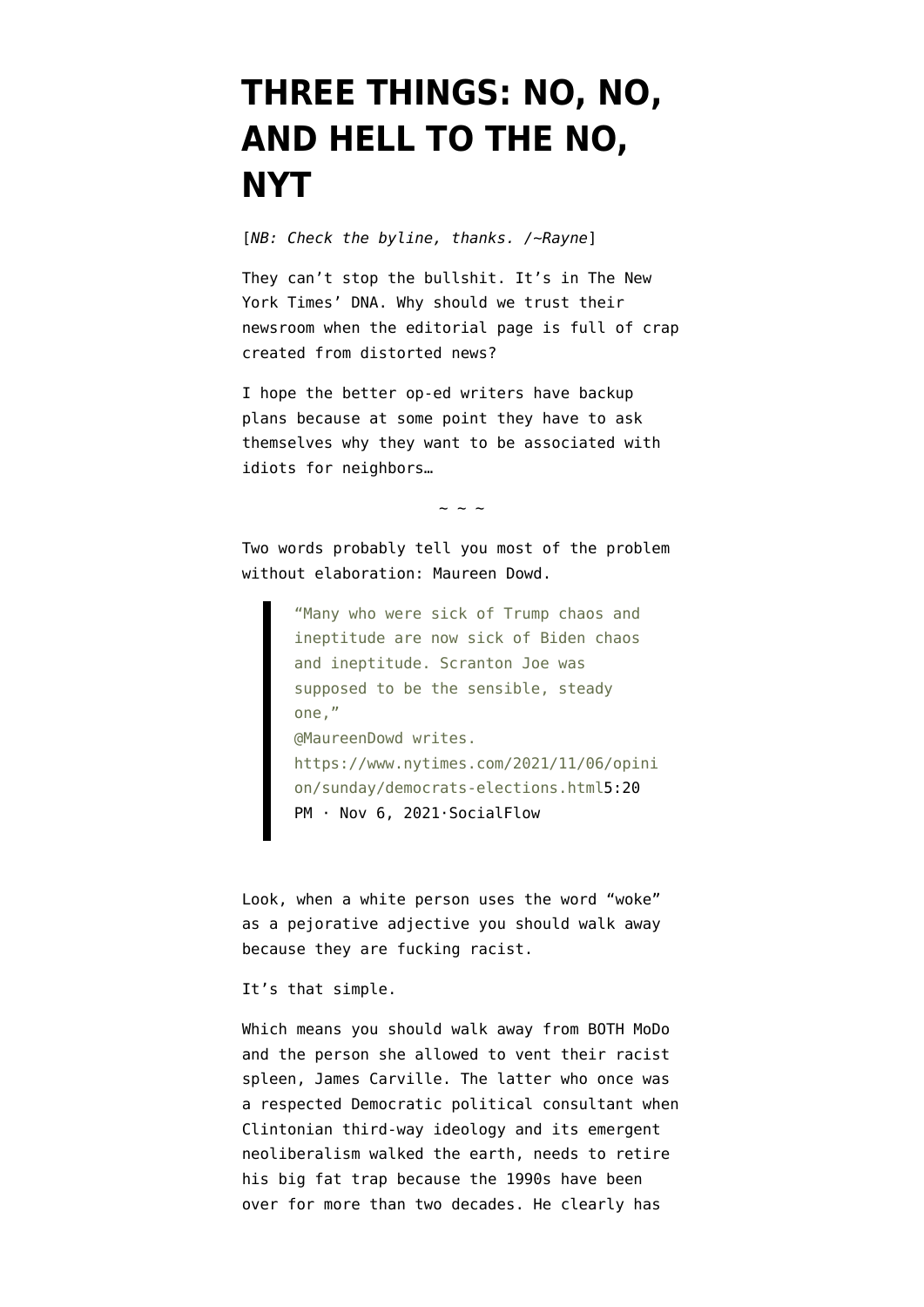no grasp of racism's toll on Black Americans including the constant erasure of their oppression, even though Black women in particular are the most reliable Democratic voters. (Not to mention the average Millennial and Gen Z Democrat would have a difficult time recognizing the old coot.)

Read this article by Aja Romano at Vox on [the](https://www.vox.com/culture/21437879/stay-woke-wokeness-history-origin-evolution-controversy) [history and use of "woke."](https://www.vox.com/culture/21437879/stay-woke-wokeness-history-origin-evolution-controversy) This exhortative word of caution and awareness has belonged to the Black community, and bled into progressive activists' use because of the overlap between Black activists and progressives.

Like the word "liberal" and the framework of critical race theory (CRT), the right-wing has now seized "woke" to poison it and make it toxic, to discourage its wider exhortative use to beware racism's threats and racists.

When it's used by whites who are neither Black and/or progressive, who are not activists advocating for their intersectional human rights, it's amplification of the same poisonous effect and the same underlying racism.

> I find the argument that the woke left controls all of America's major cultural institutions unpersuasive given the evidence. These are all from NY Times in the last 24 hours.

[7:41 AM · Nov 10, 2021·Twitter Web App](https://twitter.com/NGrossman81/status/1458414625435815937?ref_src=twsrc%5Etfw)

Oh look, it's that tool Bret Stephens doing his duty once again for the right-wing, this time bolstering the promulgation of racism by the rest of NYT's editorial page combined with bashing intersectional anti-racist progressivism.

Just walk away from these asses.

 $\sim$  ~ ~

Contrast and compare: here's the opinion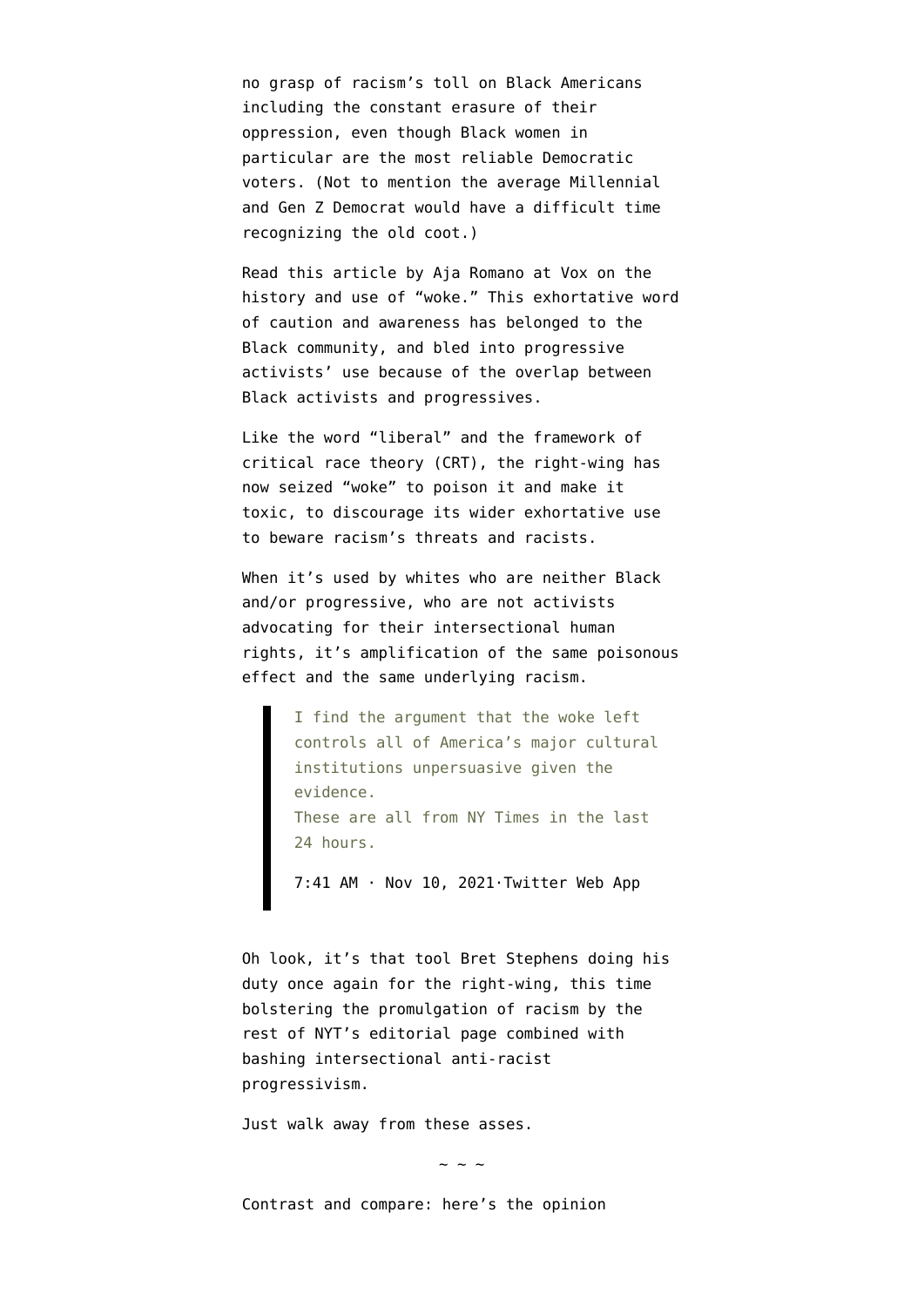editorials at the Los Angeles Times on November 10 and today.



## And the Washington Post from today.



While there are the spot annoying bad actors like Marc Thiessen at WaPo helping push the toxification of CRT, there's a better mix of opinions not intent on poisoning left of center ideology compared to NYT which has persistently offered a home to crap like Maureen Dowd's closeted racism and Bret Stephen's more overt racism.

[*Disclosure: I have subscriptions to WaPo and LAT — guess why.*]

 $\sim$  ~ ~

And then the news page…perhaps it didn't make it into an NYT article, but this tweet by Maggie Haberman which has now been deleted displays a weakness for amplification of right-wing crap without validating it first. Thank goodness this garbage didn't make it into a news piece (that we know of so far).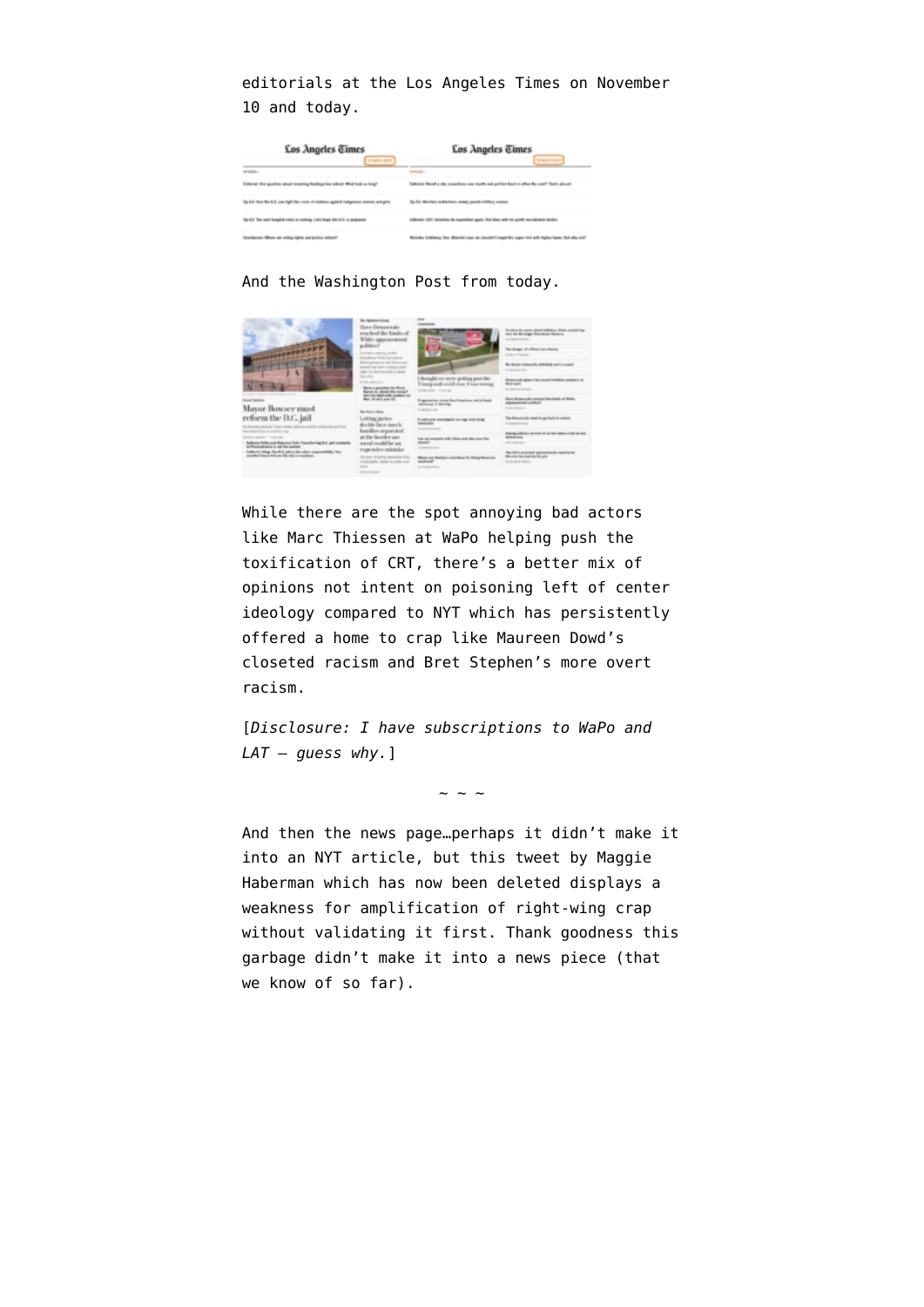

I wish I'd taken a screen shot of the [original](https://web.archive.org/web/20211111144020/https://t.co/pDn1Iv7Dbn) [tweet](https://web.archive.org/web/20211111144020/https://t.co/pDn1Iv7Dbn) when I first saw it, before it was deleted. It's [only available now in the Internet](https://web.archive.org/web/20211111023614/https://twitter.com/maggienyt/status/1458613795425767434) [Archive](https://web.archive.org/web/20211111023614/https://twitter.com/maggienyt/status/1458613795425767434) and without the link to the original crappy story she had retweeted with comment — an [article at New York Daily News](https://web.archive.org/web/20211112175106/https://www.nydailynews.com/news/politics/nyc-elections-2021/ny-blm-activists-threaten-riots-if-adams-reinstates-anti-crime-units-20211111-ssspwittbng6rd4xtr4odghkfe-story.html) which made a false claim about Black Lives Matter activists without checking first to see if the sources they relied upon were in anyway associated with BLM.

Haberman made a claim in this reweet-with-quote without first verifying who Hawk Newsome is, assuming NYDN did their work.

Uh, no; it's as if Haberman never heard the old journalists' aphorism, "[If your mother says she](https://www.poynter.org/reporting-editing/2003/if-your-mother-says-she-loves-you-a-reporters-cautionary-tale/) [loves you, check it out."](https://www.poynter.org/reporting-editing/2003/if-your-mother-says-she-loves-you-a-reporters-cautionary-tale/)

Worse, it's as if Haberman would accept Trump's word and stick with it long after he was disproven. Newsome is NOT affiliated with BLM and cannot speak for them; BLM had t[o issue a](https://twitter.com/ParkerMolloy/status/1458806663142686720) [statement about this a year ago June](https://twitter.com/ParkerMolloy/status/1458806663142686720) when Trump used Newsome as a mouthpiece.

If you are white and a journalist, unless you have been very close to BLM and covering it regularly as part of your beat, DO NOT MAKE ASSUMPTIONS about the movement's members; validate your sources' relationship and authority for authenticity and accuracy.

Jesus Christ, it's a well-known [Russian active](https://en.wikipedia.org/wiki/Russia_and_Black_Lives_Matter) [measure](https://en.wikipedia.org/wiki/Russia_and_Black_Lives_Matter) to use racism in this country as a wedge to increase political tension, with BLM in